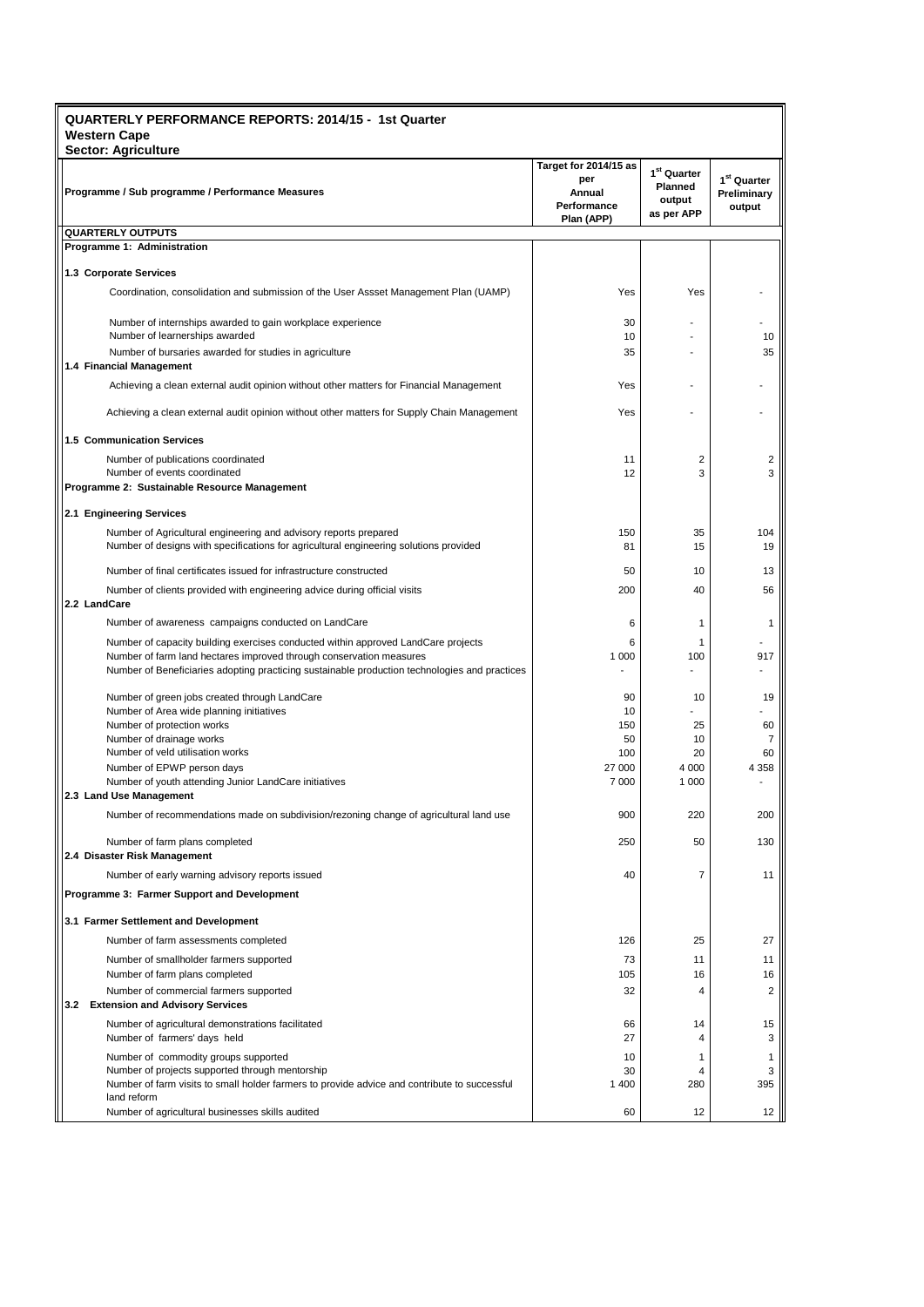|              |                                                                                                                                       | Target for 2014/15 as<br>per | $1st$ Quarter        | 1 <sup>st</sup> Quarter |
|--------------|---------------------------------------------------------------------------------------------------------------------------------------|------------------------------|----------------------|-------------------------|
|              | Programme / Sub programme / Performance Measures                                                                                      | Annual                       | <b>Planned</b>       | Preliminary             |
|              |                                                                                                                                       | Performance                  | output<br>as per APP | output                  |
|              | Number of farmers supported with advice                                                                                               | Plan (APP)<br>4 200          | 800                  | 964                     |
|              | 3.3 Food Security                                                                                                                     |                              |                      |                         |
|              | Number of food security status-reports compiled<br>Number of verified food insecure households supported                              | 4<br>1 2 4 3                 | 1                    | 1                       |
|              |                                                                                                                                       |                              |                      |                         |
|              | Number of community food security projects supported<br>Number of participants in community food security projects                    | 77<br>770                    |                      |                         |
|              | Number of school food gardens supported                                                                                               | 16                           |                      |                         |
|              | Number of participants in school food gardens                                                                                         | 160                          |                      |                         |
|              | Number of food security awareness campaigns held<br>3.4 Casidra SOC Ltd                                                               | 1                            |                      |                         |
|              | Number of agricultural projects facilitated outside of commodity structures                                                           | 10                           | ä,                   | 3                       |
|              | The day to day management of the provincial state farms with a view towards breaking even                                             | 3                            |                      |                         |
|              | Number of Agricultural project facilitated within commodity structures                                                                | 35                           | $\overline{2}$       |                         |
|              | Programme 4: Veterinary Services                                                                                                      |                              |                      |                         |
|              | 4.1 Animal Health                                                                                                                     |                              |                      |                         |
|              | Number of animal vaccinations against controlled animal diseases                                                                      | 120 000                      | 35 000               | 22 899                  |
|              | Number of primary animal health care (PAHC) interactions held                                                                         | 1800                         | 50                   | 673                     |
|              | Number of official veterinary movement documents issued                                                                               | 14 000                       | 3 0 0 0              | 919                     |
|              | Number of animals sampled/ tested for diseases surveillance purposes                                                                  | 40 000                       | 10 000               | 31 571                  |
|              | Number of animal inspections for regulatory purposes<br>4.2 Export Control                                                            | 600                          | 150                  | 751                     |
|              | Number of veterinary export certificates issued<br>Number of export establishments registered                                         | 350<br>120                   | 85<br>30             | 747<br>30               |
|              | Perform Annual Food Safety and Export Certification Audits at Export Establishments for the<br>recommendation of registration renewal | 70                           | 18                   | 30                      |
|              | Number of samples collected for residue monitoring at export establishments<br>4.3 Veterinary Public Health                           | 484                          | 121                  | 26                      |
|              | Number of abattoir inspections conducted                                                                                              | 400                          | 100                  | 59                      |
|              | Number of inspections to facilities processing animal products and by-products (A)                                                    | 48                           | 12                   | 14                      |
|              | Number of abattoirs registered (A)                                                                                                    | 75                           |                      |                         |
|              | Number of public awareness sessions held<br>Number of illegal slaughter investigations held                                           | 22<br>12                     | 5<br>3               | 9                       |
|              |                                                                                                                                       |                              |                      |                         |
|              | Number of BSE samples to collect<br>4.4 Veterinary Laboratory Services                                                                | 480                          | 120                  | 63                      |
|              | Number of specimens tested                                                                                                            | 140 000                      | 35 000               | 32 545                  |
|              | Number of tests performed                                                                                                             | 150 000                      | 37 500               | 34 404                  |
|              | Number of control audit reports<br>Total number of Controlled/Notifiable Disease samples tested                                       | 80<br>130 000                | 20<br>32 500         | 69<br>27 699            |
|              | Total number of Veterinary Public Health samples                                                                                      | 3 0 0 0                      | 750                  | 602                     |
|              | Number of samples tested for emerging farmers                                                                                         | 3500                         | 875                  | 286                     |
|              | Programme 5: Research and Technology Development Services                                                                             |                              |                      |                         |
| 5.1 Research |                                                                                                                                       |                              |                      |                         |
|              | Number of research projects implemented which address specific production constraints (A)                                             | 90                           |                      |                         |
|              | Number of scientific papers published (A)                                                                                             | 40                           |                      |                         |
|              | Number of presentations made at scientific events                                                                                     | 60                           | 15                   | 9                       |
|              | Number of research committee meetings to evaluate projects                                                                            | 4                            | 1<br>5               | 1<br>6                  |
|              | Number of meetings with Industry organisations to establish research needs<br>Number of climate change projects executed              | 20<br>8                      |                      |                         |
|              | Compile a climate change plan for agriculture                                                                                         | 1                            |                      |                         |
|              |                                                                                                                                       |                              |                      |                         |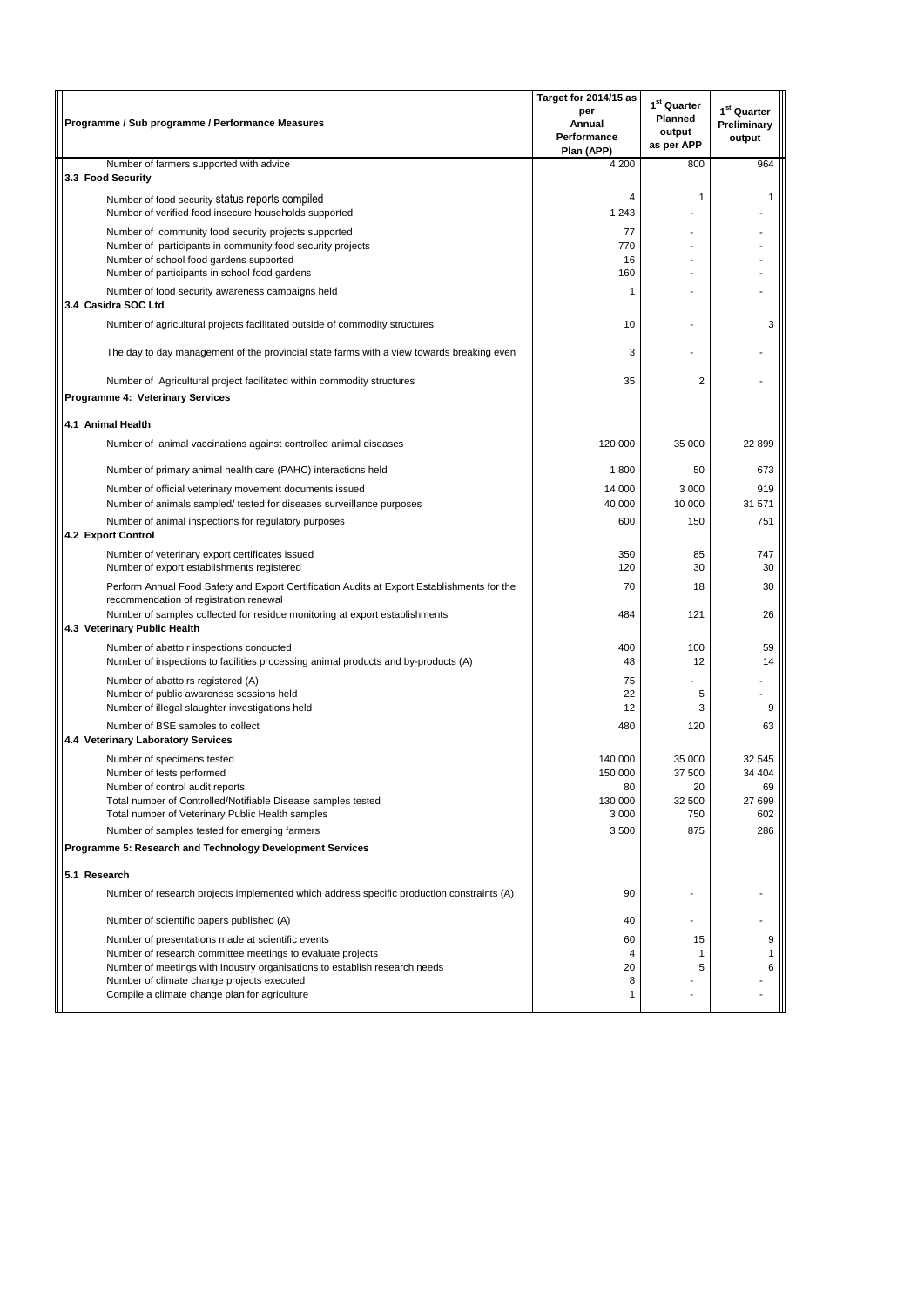| Programme / Sub programme / Performance Measures                                                                                                               | Target for 2014/15 as<br>per<br>Annual<br>Performance<br>Plan (APP) | $1st$ Quarter<br><b>Planned</b><br>output<br>as per APP | 1 <sup>st</sup> Quarter<br>Preliminary<br>output |
|----------------------------------------------------------------------------------------------------------------------------------------------------------------|---------------------------------------------------------------------|---------------------------------------------------------|--------------------------------------------------|
| Number of WCARF meetings to coordinate research                                                                                                                | 3                                                                   | $\mathbf{1}$                                            | 1                                                |
| 5.2 Technology Transfer Services                                                                                                                               |                                                                     |                                                         |                                                  |
| Number of presentations made at technology trasnfer events<br>Number of demonstration trials conducted (A)                                                     | 200                                                                 | 50                                                      | 16                                               |
| Number of articles in popular media                                                                                                                            | 140                                                                 | 30                                                      | 37                                               |
| Number of information packs developed                                                                                                                          | 12                                                                  | 2                                                       | 6                                                |
| Number of technology transfer events conducted<br>Number of agricultural conditions reports designed and disseminated                                          | 10<br>8                                                             | 2<br>2                                                  | 2<br>2                                           |
| Number of climate reports distributed                                                                                                                          | 12                                                                  | 3                                                       | 3                                                |
| 5.3 Infrastructure Support Services                                                                                                                            |                                                                     |                                                         |                                                  |
| Number of infrastructure provided (A)                                                                                                                          | 7                                                                   | ٠                                                       |                                                  |
| Number of research infrastructure maintained (A)                                                                                                               | 7                                                                   |                                                         |                                                  |
| Number of technical working committee meetings on research farms                                                                                               | 14                                                                  |                                                         |                                                  |
| Programme 6: Agricultural Economic Services                                                                                                                    |                                                                     |                                                         |                                                  |
| 6.1 Agri-Business Support and Development                                                                                                                      |                                                                     |                                                         |                                                  |
| Number of Agri- Businesses supported with agricultural economic services towards accessing<br>markets                                                          | 60                                                                  | 15                                                      | 16                                               |
| Number of clients supported with agricultural economic advice                                                                                                  | 1 0 0 0                                                             | 250                                                     | 477                                              |
| Number of agricultural economic studies conducted                                                                                                              | 12                                                                  | 3                                                       | 4                                                |
| Number of Marketing information outputs disseminated<br>Value of committed investment for green fields and expansion agricultural and agribusiness<br>projects | 34<br>R60 million                                                   | 10                                                      | 13                                               |
| Number of budgets developed                                                                                                                                    | 25                                                                  | $\overline{7}$                                          | 7                                                |
| Number of budgets updated                                                                                                                                      | 15                                                                  |                                                         |                                                  |
| Number of existing agricultural cooperatives supported                                                                                                         | 15                                                                  | 5                                                       | 2                                                |
| Number of agricultural cooperatives developed<br>Number of stakeholders engaged with on economic activities                                                    | 15<br>65                                                            | 18                                                      | 37                                               |
| Numbers of participants attended the Ethical Trade Facilitator (ETF) training                                                                                  | 240                                                                 |                                                         |                                                  |
| 6.2 Macroeconomics Support                                                                                                                                     |                                                                     |                                                         |                                                  |
| Number of requests responded to on macro-economic information                                                                                                  | 140                                                                 | 35                                                      | 33                                               |
| Number of macroeconomic reports developed                                                                                                                      | 30                                                                  | 8                                                       | 12                                               |
| Number of databases populated<br>Number of surveys conducted                                                                                                   | 44<br>1                                                             |                                                         |                                                  |
| Number of information dissemination activities conducted                                                                                                       | 1 1 3 0                                                             | 8                                                       | 55                                               |
| Programme 7: Structured Agricultural Education and Training                                                                                                    |                                                                     |                                                         |                                                  |
| 7.1 Higher Education and Training                                                                                                                              |                                                                     |                                                         |                                                  |
| Number of students entering into accredited Higher Education (A)                                                                                               | 350                                                                 | 380                                                     | 442                                              |
| Number of students completing accredited Higher Education and training (HET) qualifications<br>(A)                                                             | 100                                                                 |                                                         |                                                  |
| Number of bursaries awarded                                                                                                                                    | 20 new 20 existing                                                  | 40                                                      | 47                                               |
| Implementation of student equity targets                                                                                                                       | 100                                                                 | 100                                                     | 96                                               |
| Number of short courses offered<br>Number of students completing short courses                                                                                 | 5<br>150                                                            | $\mathbf 1$<br>40                                       | 2<br>59                                          |
| 7.2 Further Education and Training (FET)                                                                                                                       |                                                                     |                                                         |                                                  |
| Number of learners completing non-accredited short courses                                                                                                     | 1800                                                                | 475                                                     | 198                                              |
| Number of learners completing accredited skills programmes; i.e. learnership programmes and<br>accredited short skills modules (A)                             | 45                                                                  |                                                         |                                                  |
| Number of learners enrolled in learnership programmes                                                                                                          | 55                                                                  |                                                         |                                                  |